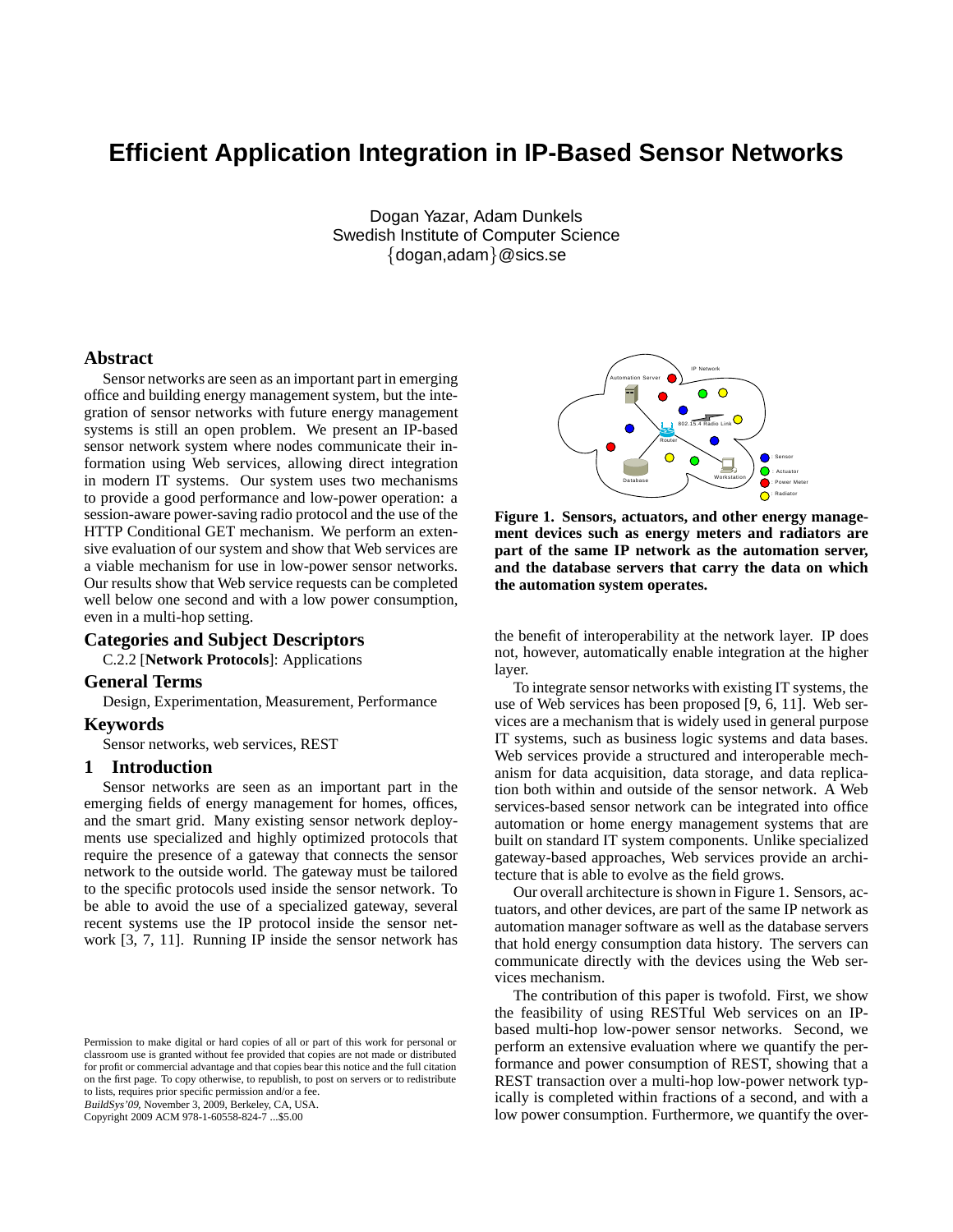head of IPv6 versus an IPv4-based sensor network. To the best of our knowledge, this is the first time that Web services for sensor networks have been evaluated in a multi-hop setting.

### **2 Related Work**

For general-purpose computing, Web services are a wellestablished mechanism. Web services for general purpose computing has traditionally been SOAP-based, but RESTful systems are emerging. Web services have previously been suggested for use in connecting sensor networks with external networks [6, 9, 11]. Existing work has, however, not investigated the use of Web services extending into the sensor network. Instead, previous efforts have required gateway servers on the border of the sensor network. In contrast, we extend the Web services into the sensor network itself.

TinyREST [9], is developed as part of a Home Services Framework. Its goal is to generate a specific REST based approach for the framework rather than providing a generic framework that this work aims for. Other than IP support, the work also does not include multihop routing and reliability within WSN, both of which are supported in our work, especially reliability is inherently supported thanks to our approach of using standard TCP/IP. A gateway connected to a base station is used to map the set of requests to TinyOS messages and vice versa, which also performs some other tasks such as validity checks.

Priyantha et al [11] have recently showed the feasibility of SOAP-based Web services. Their work revealed several important insights into the interactions between Web services, the underlying TCP protocol, and power-saving MAC and link layer protocols. Our work has three major differences. First, we show that RESTful Web services, a much simpler mechanism than SOAP-based Web services, provide benefits in terms of completion time and power consumption. Second, we integrate the Web services mechanism with an off-the-shelf power-saving MAC protocol (X-MAC) and provide important insights into optimizing its use for RESTful Web services. Third, we provide experimental results from a multi-hop network. To quantitatively compare our system with a SOAP-based Web services mechanism, we have implemented a SOAP-based mechanism and compare the performance in Section 6.

IP-based sensor networks have seen much work in the recent past [4, 7, 11]. Recent work includes using an IP-based sensor network to monitor power consumption in buildings [8]. Our work differs in that we are using an interoperable application layer, RESTful Web services, that can be directly integrated into other IT systems.

### **3 Web Services for Sensor Networks**

Web services are a common name for a set of techniques for developing interoperable distributed applications usually using Web-related standards such as HTTP. Web services are generally categorized in two classes: SOAP-based Web services and RESTful (or REST-based) Web services. SOAPbased Web services employ Simple Object Access Protocol (SOAP) standard. RESTful Web services use Representational State Transfer (REST), a much more lightweight



**Figure 2. A REST transaction consists of three phases: TCP connection open, REST transaction, and TCP connection closing.**

mechanism than SOAP, that provides functionality similar to SOAP-based Web services.

REST is a software architectural style for distributed systems, originally defined by Roy Fielding [5], one of the original designers of the HTTP protocol. REST allows a software system to be distributed over a set of clients and servers, communicating with each other over HTTP. There are several systems using REST, such as the Atom Web syndication protocol used as a news feed protocol by thousands of Web sites, as well as the Sun CloudAPI.

The main abstraction of REST is the resources. Every resource has a URI and using these URIs it is possible to link resources. It is possible to have different representations for the same resource which is a powerful concept, e.g. a server can serve HTML content for human consumption and XML or JSON for machines. REST typically use the standard HTTP request methods.

The network transactions used by a RESTful Web service implementation are simple, as shown in Figure 2. The transaction consist of three phases: the TCP connection open phase, the REST transaction phase, and the TCP connection closing phase. The TCP connection open phase establishes a TCP connection between the client and the server. In our scenario, the client is running on a computer outside the sensor network and the server is running on a sensor network mote. The REST transaction phase, which is initiated only if the TCP connection succeeds, is when the actual data is transmitted. Data can be transmitted both from the client to the server or to the client from the server, depending on why the REST transaction was initiated. Packet loss during the REST transaction phase is handled by the normal retransmission mechanism of TCP. When the REST data has been successfully transmitted, the TCP connection closing phase is performed.

#### **3.1 Data Formats**

The data exchanged in a REST transaction can be formatted differently depending on the application. Although XML-based formats frequently are used, they are only one of the many available options. The drawback of the XMLbased formats are their size. The XML format is verbose and therefore is not suitable for low power and low data rate sensor networks.

The data format we use in our system is JavaScript Object Notation, JSON. JSON, defined in RFC4627 [2], is a lightweight and language independent text format for inter-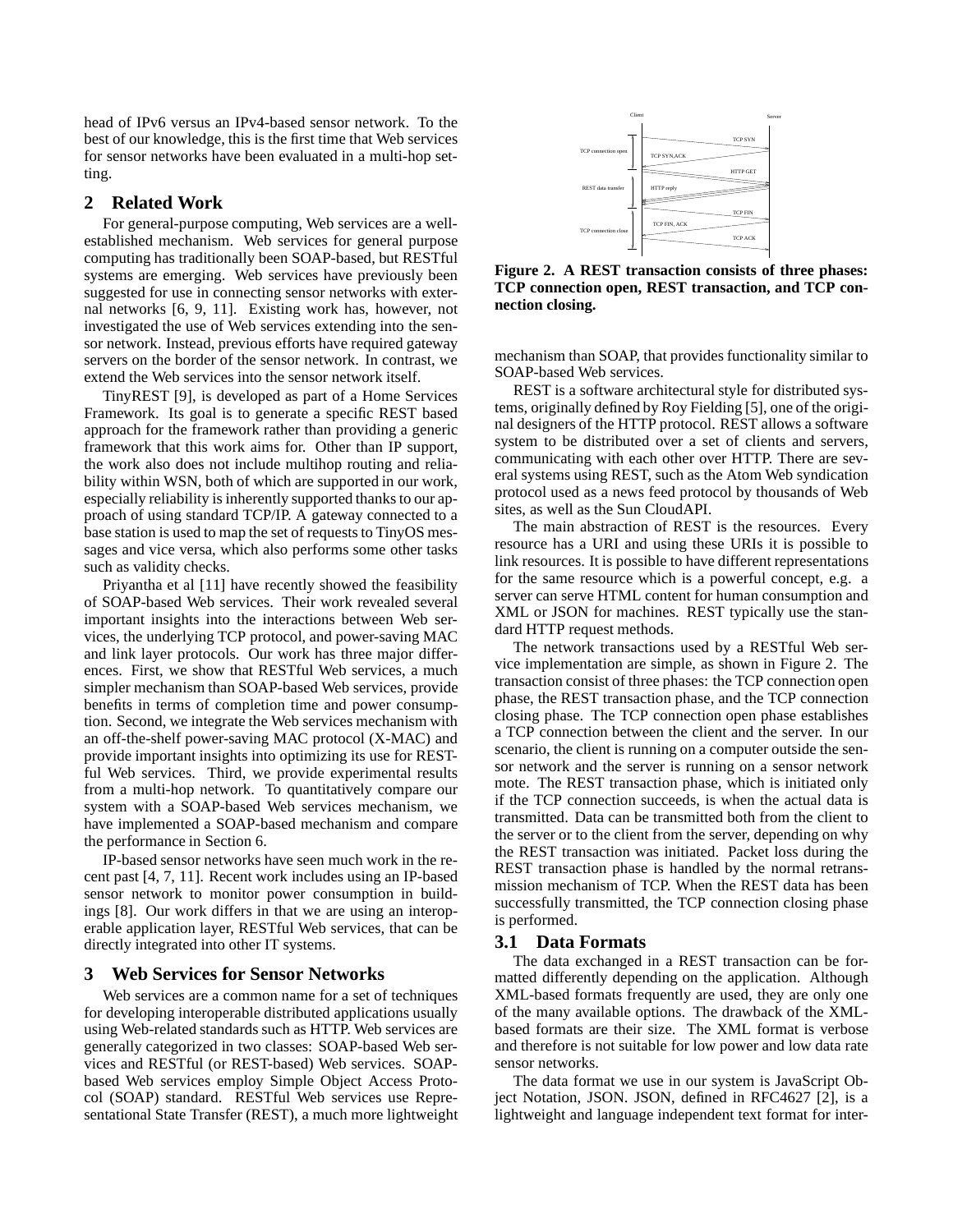```
{ "Sensors": { "item":
    [ {"name": "Temperature", "value": 26.1},
      {"name": "Light", "value": 87} ] }
}
```
#### **Figure 3. A JSON document.**

changing data. JSON serializes data structures, such as numbers and arrays, as strings formatted according to the JSON specification. JSON is more compact than XML as it provides an implicit data structure format. JSON does not require any XML parsing on the sensor network nodes. An example JSON document is provided in Figure 3

# **3.2 Power-saving MAC Protocols**

To save power, sensor nodes must switch off their radios as often as possible [10]. To coordinate the sleep cycles between nodes, nodes use a power-saving MAC protocol. X-MAC [1] is a low power MAC protocol that uses a sequence of short preambles to wake up the receivers. Radio transceiver is the most energy consuming component of a typical sensor node and idle-listening constitutes the main part of total energy usage. X-MAC addresses this problem; motes save energy by switching off the radio most of the time and hence reducing idle radio listening. Nodes wake up for a short time in regular periods to listen for preambles. When a node wakes up and receives a preamble addressed to itself, it replies with an acknowledgement showing that it is awake. Upon reception of the acknowledgement from the receiver, sender transmits the whole packet.

### **4 A RESTful Sensor Network Architecture**

We have designed and implemented a RESTful Web service architecture for sensor motes. Our architecture makes use of two main mechanisms to make Web services a viable alternative for wireless sensor networks: a sessionaware power-saving MAC protocol and use of the Conditional HTTP GET mechanism. We now look into each of these mechanisms in detail.

# **4.1 A Session-Aware Power-Saving MAC Protocol**

When interacting with wireless sensor networks, getting good completion times is not enough, energy efficiency is also important. For that purpose, we use the X-MAC dutycycling MAC protocol [1] as MAC layer protocol. Although X-MAC is being used efficiently in typical WSN applications for some time, to the best of our knowledge the performance of X-MAC as a lower layer for TCP traffic has not been previously studied.

In a typical TCP communication, there appears a continuous traffic in both directions until the connection is closed. This is because TCP is a reliable communication protocol and ACKs are sent to guarantee it even one of the sides does not have any data to transmit. This means that both packets and their corresponding ACKs suffer from the wake-up time imposed by X-MAC.

To improve the performance, we present a sessionaware X-MAC. Our session-aware X-MAC lets the radio be switched on during a TCP connection; precisely between the periods of SYN packet reception and FIN packet transmission. This solution decreases the delays significantly since

the only packet that suffers from wake-up delay is the first SYN packet.

# **4.2 Conditional HTTP GET**

Conditional HTTP GET is designed to save time and bandwidth by employing certain response (Last-Modified and ETag) and request headers (If-Modified-Since and If-None-Match). The idea is that if the data is not changed after the last time client fetched it, the server can notify client by 304 (Not Modified) status and refrain from sending the data again, thereby saving bandwidth and time. Every time a server sends data, it includes Last-Modified (last time the data was changed) and/or ETag headers (opaque string symbolizing a specific version of data). When the client asks for the same resource later, it provides this information in If-Modified-Since and If-None-Match headers, thereby allowing the server to make a decision whether the resource has changed or not. If it is changed, a response code of 200 (OK) and the new data in the entity-body is served, or else 304 (Not Modified) is returned only, then the client uses its cached data knowing the fact that the underlying data hasn't changed since the first request.

# **5 Implementation**

We have implemented our architecture in the Contiki operating system and with the uIPv4 and uIPv6 IP stacks. We have implemented both our RESTful system and a prototype SOAP-based Web service implementation. The SOAP-based implementation is used as a reference point in the performance evaluation and is not intended for general use. It implements only the necessary mechanisms for receiving data and producing a response.

The implementation is lightweight in terms of memory footprint: the implementation requires only about 4 kilobytes bytes of ROM and a few hundred bytes of RAM. The details of the implementation of modules regarding memory usage is given in Table 1.

# **6 Evaluation**

We evaluate our RESTful Web service architecture for sensor networks using two primary metrics: completion time and power consumption. The completion time is the time between an application on the PC issues a REST call until the reply has been received. The completion time metric includes both the TCP connection open phase, the REST data transaction phase, and the TCP connection close phase, as illustrated in Figure 2.

We quantify the effects of six different mechanisms and scenarios: the effect of the X-MAC power-saving MAC protocol, the effect of introducing session awareness to the power-saving MAC protocol, the effect of the Conditional HTTP GET extension, the effect of multiple network hops, the effect of using REST instead of SOAP-based Web services, and the effect of using IPv6 or IPv4.

Our results show that the use of a power-saving MAC protocol, which reduces the power consumption, increases completion time and that session awareness significantly improves completion times. Furthermore, using Conditional HTTP GET potentially halves the completion time. Multiple hops increase the completion time proportionally to the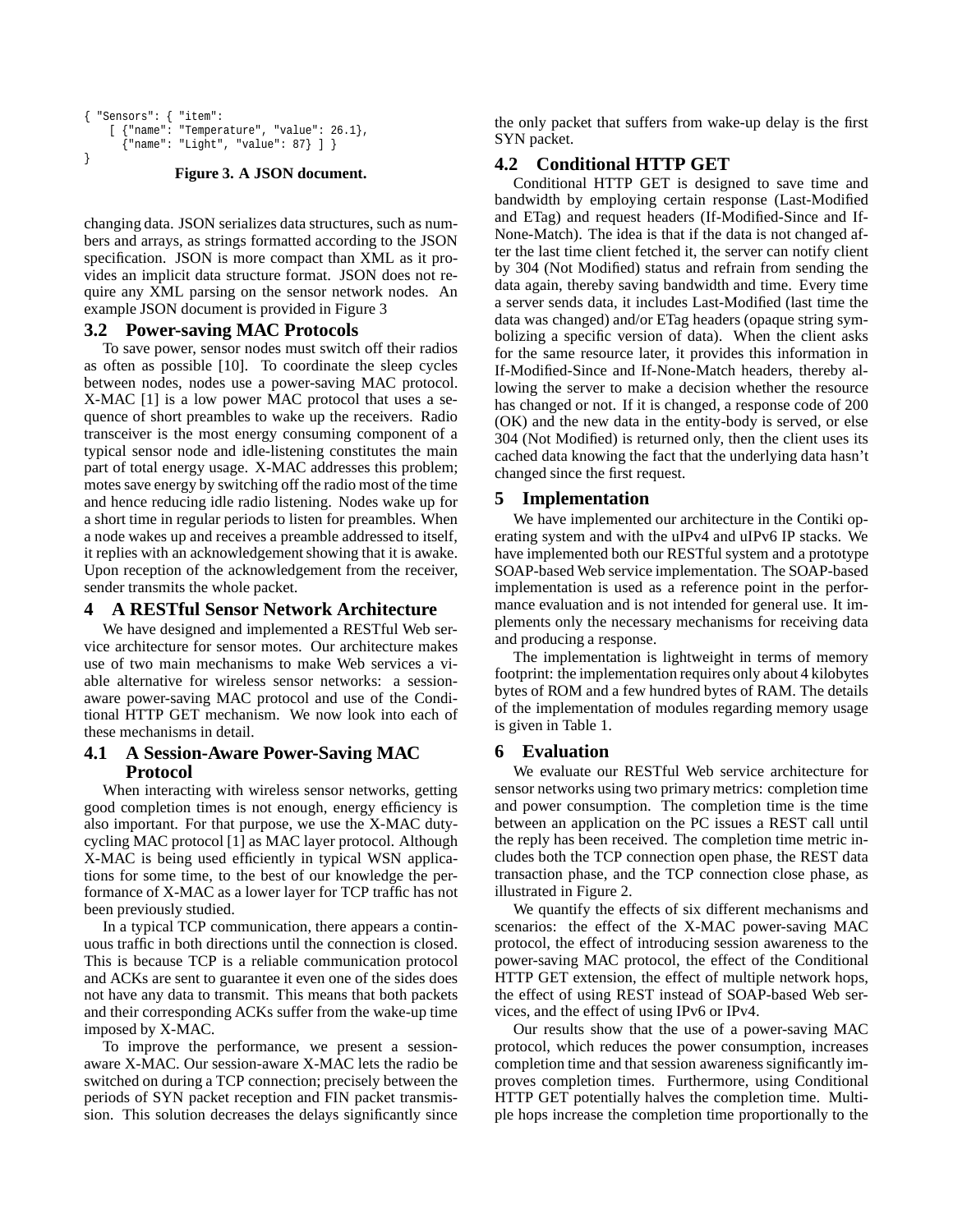| Module             | Code Size 1 | RAM Footprint            | Module             | Code Size | <b>RAM</b> Footprint |
|--------------------|-------------|--------------------------|--------------------|-----------|----------------------|
|                    |             | $\overline{\phantom{a}}$ | <b>HTTP Server</b> | 3976      |                      |
| <b>HTTP Server</b> | 3976        |                          | <b>XML</b> Parser  | 5260      |                      |
| <b>REST Engine</b> | 692         |                          |                    |           |                      |
|                    |             |                          | <b>SOAP</b> Engine | 2354      | 36                   |

**Table 1. Memory footprint of our Web services implementations. The RESTful implementation is on the left and the SOAP-based implementation on the right. The SOAP-based implementation includes an XML parser, which is required because XML is mandatory in SOAP.**



**Figure 4. The experimental setup consists of a multi-hop network connected with a serial USB link to a PC workstation.**

number of hops. To provide a baseline to which our performance results can be compared, we provide measurements for our SOAP-based Web service implementation. We primarily use IPv4 in our experiments, but our results show that IPv6 reduces performance but the performance is still similar to that of IPv4.

#### **6.1 Experimental Setup**

The experimental setup, shown in Figure 4, consists of a testbed of Tmote Sky motes and a desktop computer running Ubuntu Linux. One mote is used as a router that connects the sensor IP network and the desktop computer. The motes run Contiki. The router mote sends and receives packets to and from the Linux PC using Serial Line IP (SLIP). We use the curl command line tool [12] to provide the workload.

The testbed setup is intentionally simple to avoid irrelevant network effects. We use pre-configured routing tables on every node in all experiments to avoid any effects of a dynamic routing protocol to influence our measurements.

All experiments are repeated 20 times, five times in four sets each, and the average of the results are reported, along with the standard deviation of the results. We use Contiki's build-in power profiling mechanism to obtain power and energy measurements.

We use five different Web service calls for our experiments: one Web service call that does not contain any application data, called Dummy; one Web service call that controls the mote by turning on or off an on-board LED, called LED Control; and three data-acquisition Web service calls that read the on-board Tmote Sky sensors, called Light, Temperature, and Sensors. The details of the request and response sizes of each call are provided in Table 2.

### **6.2 Session-Aware Power-Saving MAC Protocol**

To measure the effects of the session-aware X-MAC protocol, we measure completion times and power consumption both for the original X-MAC and the session-aware X-MAC. We use two different duty cycle configurations of the X-MAC duty cycling radio protocol. We call the two configurations X-MAC and X-MAC2. X-MAC has an off time of

| Web Service        | <b>Request Size</b> | Response Size | Total |
|--------------------|---------------------|---------------|-------|
| Dummy              |                     |               | 132   |
| <b>LED</b> Control | Χd                  | 52            | 141   |
| Light              |                     | 135           | 214   |
| Temperature        | 85                  |               | 226   |
| Sensors            |                     | 374           |       |





**Figure 5. The session-aware X-MAC significantly reduces completion time.**

1/4 seconds, resulting in a duty cycle of 2%. X-MAC2 has a 1/2 second off time, resulting in a duty cycle of 1%. The Sensors Web service, shown in Table 2, and X-MAC2 are used to obtain completion times comparison shown in Figure 5.

Session-aware X-MAC outperforms original X-MAC in terms of completion times. This is due to the radio being switched on in between TCP message exchanges. With normal X-MAC, the radio needs to be woken up by a series of strobe packets for every TCP packet and corresponding ACK.



**Figure 6. A power-saving MAC protocol significantly reduces power consumption at the price of a higher completion time.. The X-MAC2 configuration (1% radio duty cycle) result in longer completion times than the X-MAC1 configuration (2% radio duty cycle).**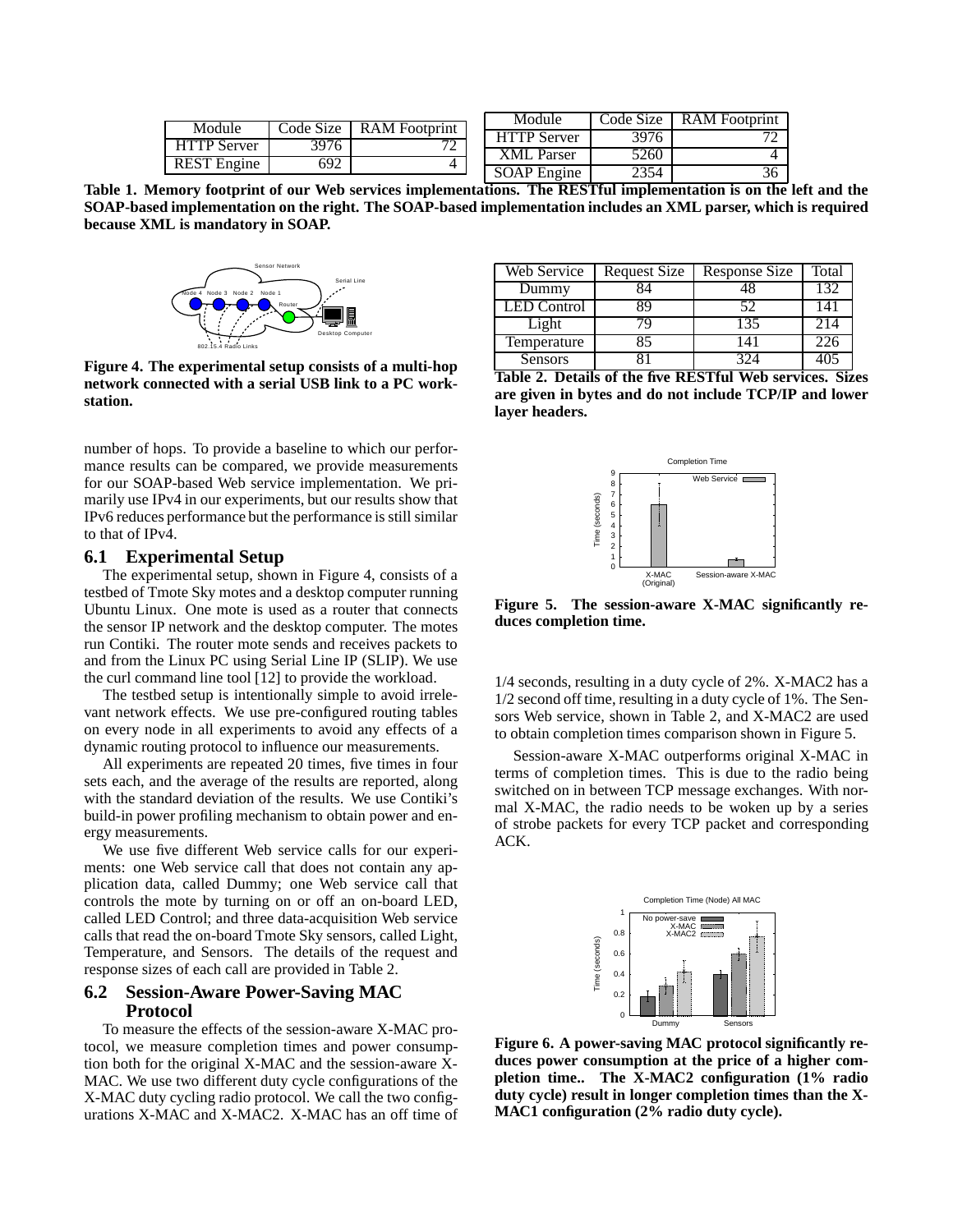

**Figure 7. The power consumption of the five Web services calls. Idle power consumption is provided as a reference.**



**Figure 8. Completion times of Web services on sensor node.**

# **6.3 Completion Time and Power Consumption**

We evaluate serving RESTful Web services on Tmote Sky motes in terms of power consumption and completion time. Our evaluation confirms that it is reasonable to realize RESTful Web services on wireless sensor networks and that the overheads are reasonable, even with the overhead resulting from TCP/IP and the somewhat verbose nature of HTTP.

Completion times are measured on the desktop PC, using the built-in time command of bash shell. The command measures the interval between issuing the Web service call via curl tool [12] and getting the response. Figure 8 shows the results of the measurements of the single-hop who communicates with the router using radio communication. The results show that requests can be fulfilled within a second using a power conserving MAC protocol.

# **6.4 The Effect of the Conditional HTTP GET**

We evaluate the effect in terms of response time and power consumption of the use of the Conditional HTTP GET mechanism. Conditional GET is a caching technique in which the client gets the content from its cache if data is not changed. Two Web service calls, Sensors and Temperature from Table 2, are analyzed using Conditional GET and compared with the original results. The results are given in Table 3.

Cached version have a little bit bigger request data size because of the extra ETag header they transmit, whereas they

| Web            | Data Size | Power  | <b>Completion Time</b> |
|----------------|-----------|--------|------------------------|
| Service        | Reduction | Saving | Reduction              |
| Temperature    | 35.4%     | 24.0%  | 31.8%                  |
| <b>Sensors</b> | 64.9%     | 33.1%  | 53.3%                  |

**Table 3. Performance improvement provided by Conditional GET.**



**Figure 9. Completion times of Web services over multiple hops.**



**Figure 10. Power consumption of a bystander node, an endpoint node, and a relay node in a multihop network.**

have significantly smaller response data sizes since they do not include any data content. As it is seen, the response sizes for the cached version are same for both services since the same data is transfered, namely only the headers which happens to be the same for these examples. This also explains why the completion times are roughly same. Also, as expected, cached Sensors Web service performs better in power saving as well as completion time decrease than Temperature service which is consistent to the bandwidth saves.

#### **6.5 Results in a Multi-hop Network**

In order to evaluate the effect of multi-hop communication for sensor network Web services, we measure completion times of a set of Web services over a multi-hop network. We use the session-aware X-MAC on every hop of the network. Figure 9 shows the measured completion times, with a varied number of hops. The results show that delay caused by relaying RESTful requests in a wireless sensor network is quite reasonable even in a multi-hop network.

Figure 10 shows the power consumption of three nodes in the multi-hop network. The figure shows the power consumption of a bystander node (not serving any Web service nor relaying it), an endpoint node (actually serving the Web service), and a relayer node (Web service is served by the next hop node). The Sensors Web service is used for all measurements. The results show that the power consumption increases for nodes that are either endpoints or relay nodes. Relay nodes have a slightly higher power consumption because the session-aware MAC protocol enables duty cycling some time after the session has been closed by the endpoint node.

# **6.6 RESTful versus SOAP-Based Web Services**

We quantify the overhead of SOAP-based Web services over that of REST by comparing the RESTFul LED control